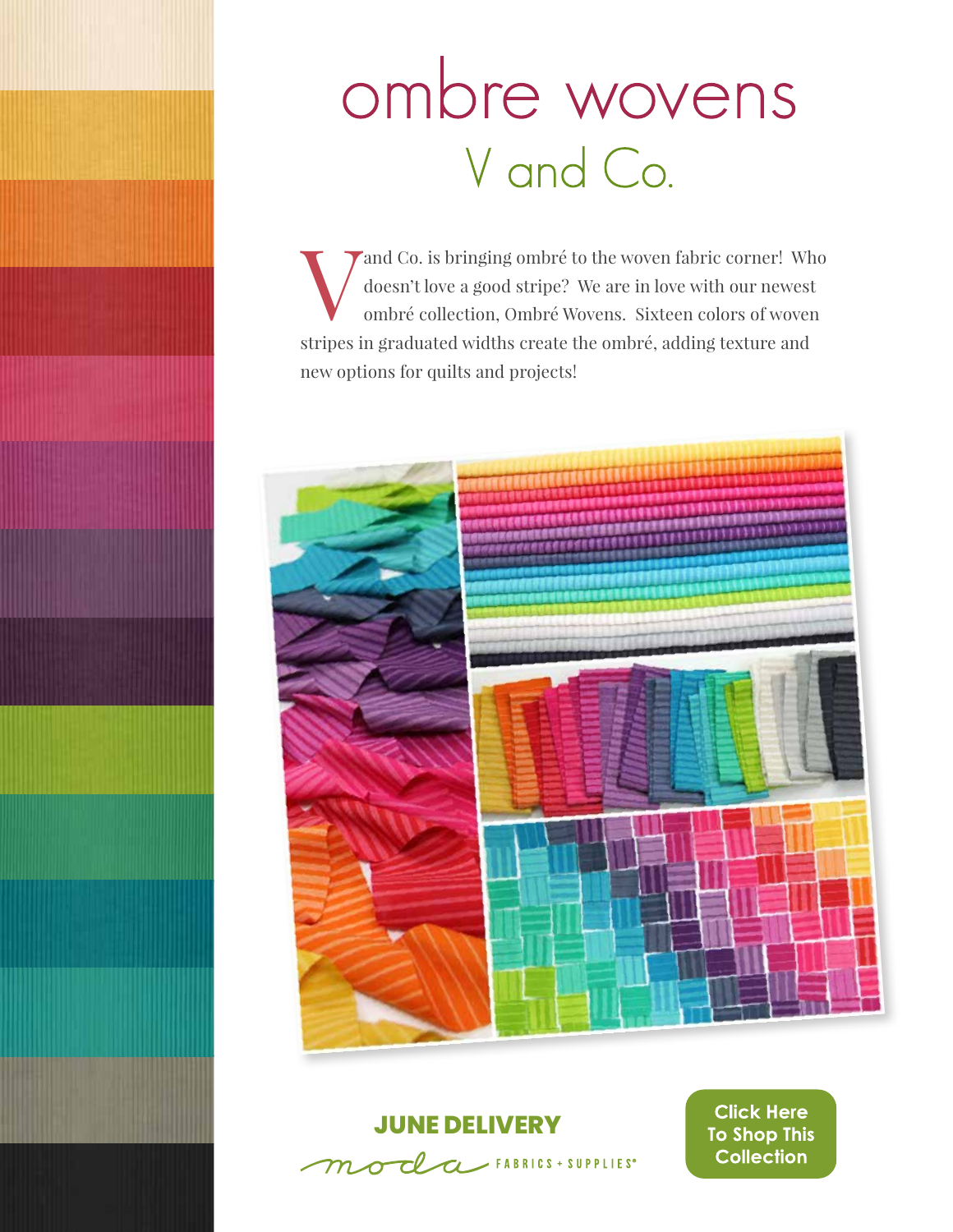### ombre wovens V and Co.

VC 1271 Maypole Dark 70" x 84" DR Friendly



VC 1271 Maypole Light 70" x 84" DR Friendly



56" x 72" FQ Friendly



VC 1274 Scandinavian Garden 70" x 80" VC 1273 Christmas Poinsettia 79" x 96"

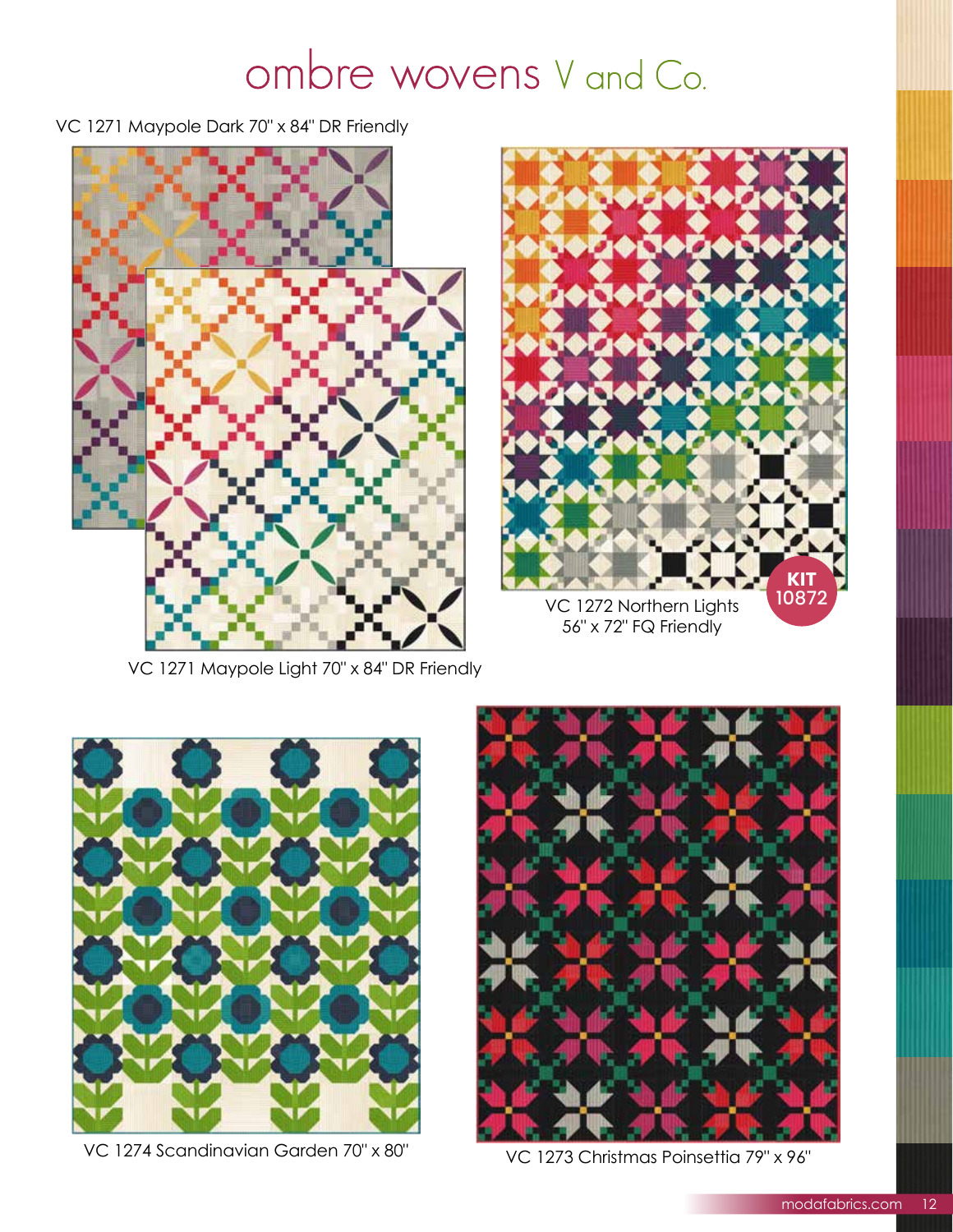### ombre wovens V and Co.



All other swatches shown at 20% to show full WOF